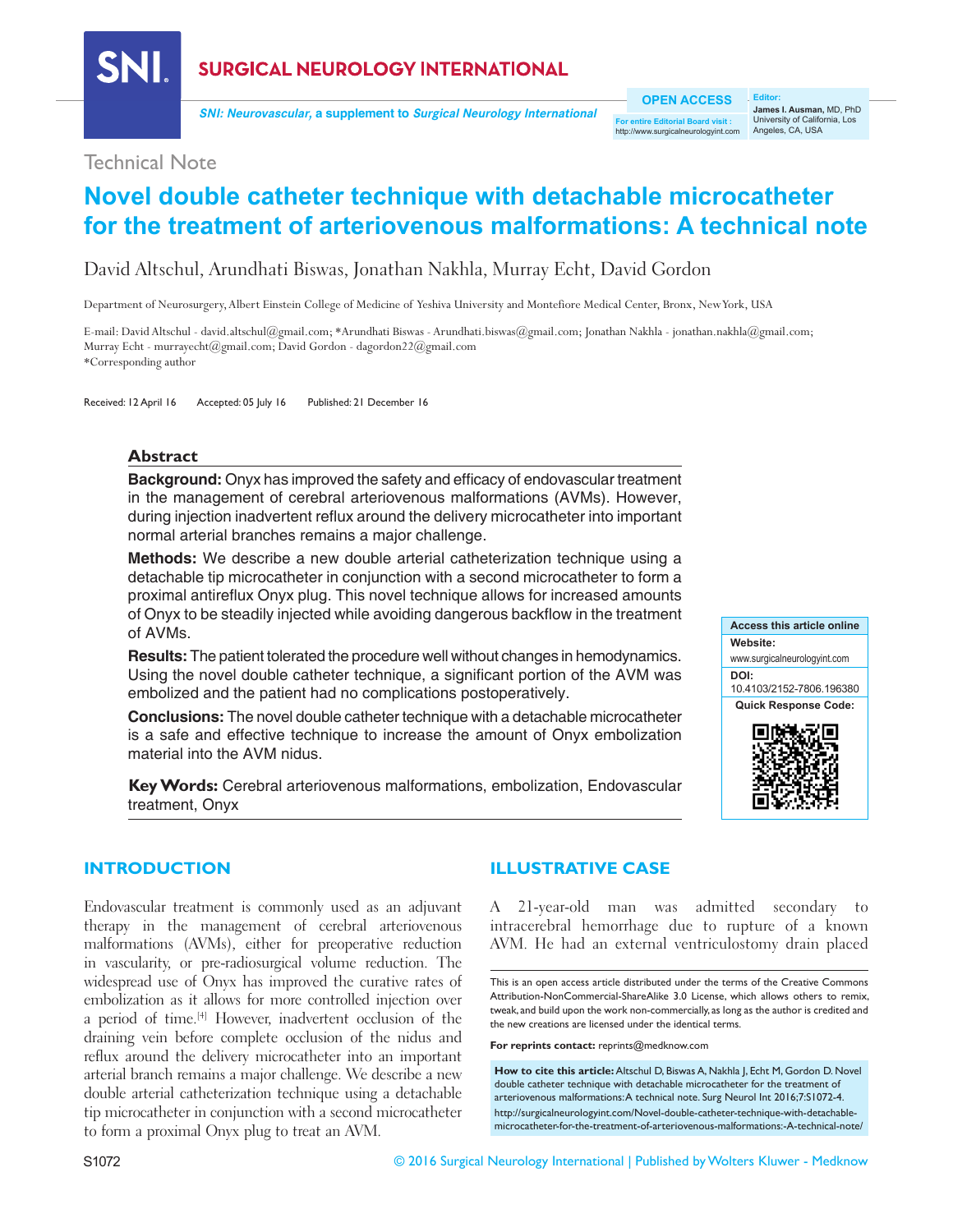for hydrocephalus that was weaned without the need for shunting. Cerebral digital subtraction angiography (DSA) showed a right frontal Spetzler–Martin grade V AVM with supply from right middle cerebral artery (MCA) and anterior cerebral artery (ACA) feeders with superficial and deep drainage. Four sessions of Onyx embolization were performed to occlude the medial deeper portion of the AVM with intranidal aneurysm along a distal right ACA feeder. In the fifth session, a double catheterization technique was used to create an antireflux Onyx plug around the detachable part of an Apollo™ micro catheter to allow for greater penetration of the nidus [Figure 1].

Through a 6 Fr Envoy guide catheter, an Echelon-10 microcatheter was advanced over a 0.08 in microwire (Mirage, ev3) to access a distal M4 branch supplying the AVM. An Apollo™ 3 cm detachable tip microcatheter was navigated alongside the first catheter in the same feeder but more distally into the nidus. Super selective microinjection was performed through both catheters to identify the distal aspect of the target vessel supplying the nidus and identifying any en-passage vessels. The Echelon microcatheter tip was positioned between the most distal marker and the detachment zone of Apollo and preloaded with 0.34 cc of dimethyl sulfoxide DMSO. Under continuous roadmap guidance, approximately 0.4 cc of Onyx 34 was embolized into the feeding branch vessel to build an Onyx plug to prevent reflux. Once an adequate plug had been created, the Echelon catheter was removed under fluoroscopic guidance. The Apollo microcatheter was then preloaded with 0.23 cc of DMSO



**Figure 1: (a) Digital subtraction angiography prior to staged embolization with right internal carotid artery selective injection demonstrating arteriovenous malformation (AVM) (b) Double microcatheter technique with superselective injection ensuring that Onyx will not enter en-passage arteries; black arrowhead points to the detachment zone of the Echelon microcatheter with contrast injection, white arrowhead points to the coil detachment of the Echelon microcatheter, and the arrow points to the detachment tip of the Apollo microcatheter (c) Onyx within nidus of AVM after detachment of Apollo. (d) Control angiogram shows reduction in AVM opacification**

and 1.7 cc of Onyx 18 was embolized into the nidus of the AVM.

After embolization was confirmed by control angiogram, the Apollo tip was successfully detached and was withdrawn under fluoroscopic guidance. Flow was eliminated through a significant portion of the nidus using this technique. The patient remained hemodynamically stable throughout the procedure and no immediate complications were noted.

# **DISCUSSION**

While the nonadhesive nature of Onyx (ev3, Irvine, California), allows for prolonged and repeated injections from the same point, resulting in deeper penetration into the larger part of the nidus. However, there is still a significant risk of reflux into vessels supplying the normal brain and early inadvertent occlusion of the draining vein, which might limit the procedure. The maximal safe reflux distance along the feeding vessel judged on the initial angiogram should usually be no more than 2 cm back or 1 cm distal to a cortical branch of the feeding artery.[2] Normally, good results with Onyx injection and flow control during embolization are obtained by creating a plug in the vascular lumen just proximal to the microcatheter tip. This technique is a necessary time consuming step which prolongs the procedure length, thereby potentially increasing the risk of thromboembolic complications. In addition, formation of an extensive retrograde Onyx cast around the catheter can lead to possible vessel perforation as the catheter is retrieved. This latter issue may be avoided by using a detachable tip Apollo microcatheter.[1]

There has been recent development of Onyx‑compatible double lumen balloons (HyperForm and HyperGlide [ev3] and Sceptor C and Scepter XC [MicroVention]) as a way to avoid the need for a plug and its associated risks, as well as to minimize reflux around the microcatheter by inflating proximal to the Onyx injection site, thereby minimizing the risk of catheter retention. The main limitation of this technique is the difficulty encountered while navigating the dual lumen balloon into distal arterial feeders, especially the small ones as these vessels can often be accessed only with flow‑directed microcatheters.[3] There is also a major concern of potential injury and rupture when inflating and deflating a balloon in very small or tortuous arteries.

To overcome these limitations, we report a new technique using a second microcatheter to form an Onyx plug for creating a seal around the distally placed detachable tip. This wedge flow condition reduced the blood supply through the AVM and contrast washout during selective injections. It prevented Onyx from reflux into important vessels and allowed for more forceful and thorough embolization. After